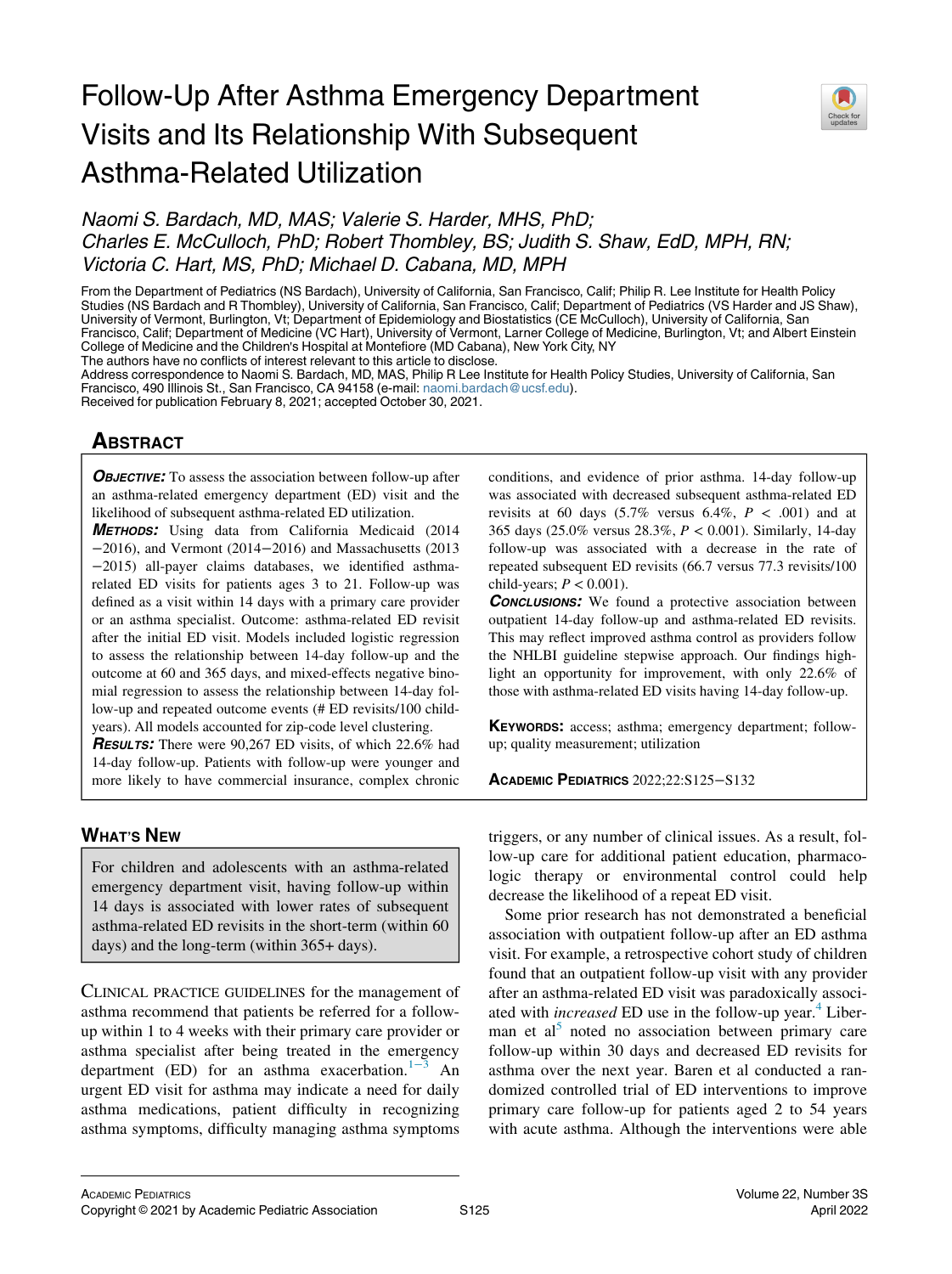<span id="page-1-0"></span>

| S <sub>126</sub><br>BARDACH ET AL | <b>ACADEMIC PEDIATRICS</b>                                                                                                                      |
|-----------------------------------|-------------------------------------------------------------------------------------------------------------------------------------------------|
| <b>Table 1. Asthma ICD Codes</b>  |                                                                                                                                                 |
| ICD-9 asthma-related codes used   | :49300','49300','49310','49311','49312','49320','49321', '49300','49321'<br>'49322', '49381', '49382', '49390', '49391', '49392'                |
| ICD-10 asthma-related codes used  | : '14520'.'14521'.'4522'.'14530'.'14531'.'14532'.'14540'.'14541'.<br>./45909/J4542/J4552J4552/J45901/J45902/J45909<br>'J45990'.'J45991'.'J45998 |

to improve follow-up rates with primary care physicians, there were no differences in ED revisits or hospitalizations 1 year after the index ED visit (and median age was 23). $6$  Zorc et al<sup>[7](#page-6-4)</sup> performed a single-site RCT in 1999 −2000 to schedule primary care follow-up after pediatric asthma-related ED visit, and found no association between the intervention group and subsequent ED utilization at 4 weeks. However, in the last decade, methods to improve outpatient asthma management and education have evolved and elements of a successful follow-up appointment have been more clearly described. $8,9$  $8,9$ 

Given these improvements in asthma practice, including evidence of improved performance on the HEDIS asthma medication measure, $\frac{10}{10}$  $\frac{10}{10}$  $\frac{10}{10}$  and long-standing guidelines from the NHLBI regarding a step-wise approach to primary care asthma management, $\frac{1}{1}$  $\frac{1}{1}$  $\frac{1}{1}$  it is possible that follow-up would be associated now with decreased subsequent asthma exacerbations. In this context, and given the substantial burden of asthma in children, $11,12$  $11,12$  the Pediatric Quality Measures Program (PQMP) developed and tested a quality measure of 14-day follow-up after an asthmarelated ED visit. The PQMP was created under the Children's Health Insurance Program Reauthorization Act and is funded through the Center for Medicare and Medicaid Services, overseen by the Agency for Healthcare Research and Quality. The PQMP was established to address gaps in assessing quality in pediatric care and led to the development of numerous pediatric quality measures, $13$  including the one used in this study.

ED asthma visits represent significant burden for the health care system and are associated with increased costs, missed days of work and school.<sup>[14](#page-7-1)[,15](#page-7-2)</sup> Since clinical practice has evolved in the last few decades and there has been increased interest in markers of quality asthma care, our team reexamined the effect of followup after an ED asthma visit in a multistate analysis. Our aim was to reassess the relationship between follow-up in this setting and subsequent asthma-related ED revisits.

# METHODS

### **DATA SOURCES**

We used administration data from the California (CA) Medicaid claims 2014-16, the Vermont (VT) all-payer claims database (APCD) 2014-16, and the Massachusetts (MA) APCD 2013-15. APCDs are comprehensive databases that provide claims from most insurers (commercial, Medicaid, and Medicare), but do not include individuals covered by TRICARE, Veteran's Affairs, the Federal Employees Health Benefits Program, or some commercial self-pay insurance plans.<sup>[13](#page-7-0)[,14](#page-7-1)</sup> The Massachusetts and Vermont APCDs were developed in 2009 and have been used in peer-reviewed literature and for population-based reports on health.<sup>[13](#page-7-0)−17</sup>

Eligible patients were those aged 3 to 21 years with an asthma-related emergency department visit in the measurement year (2015 for CA and VT and 2014 for MA). Asthma-related visits were defined as having an asthmaspecific International Classification of Diseases (ICD) Ninth or 10th Revision code ([Table 1](#page-1-0)) in the ED claim in the primary or second diagnostic space.

The main predictor was a follow-up visit that aligns with the NHLBI guidelines, $\frac{1}{x}$  $\frac{1}{x}$  $\frac{1}{x}$  a visit to a primary care or asthma-specific subspecialty provider. The specific provider classifications that were included as qualifying follow-up visits were: Family Medicine, General Practice, Internal Medicine, Pediatrics, Pulmonology, and Allergy & Immunology.

## **COVARIATES**

To assess for variations in the main predictor, we examined associations with the following patient characteristics: average age during the evaluation year (categorized as 3-5, 6-11, 12-17, and 18+ years), gender, primary insurance type (Medicaid or commercial), and chronic disease status as defined by the Pediatric Medical Complexity Algorithm (PMCA), categorized as Nonchronic, Noncomplex chronic, and Complex chronic,  $16,17$  $16,17$  using, for the PMCA, 2 years of data (the evaluation year and 1 year of look-back) and excluding asthma conditions from the PMCA definition. We assessed differences in the main predictor by whether the patient had prior evidence of asthma, a yes/no variable, defined by the PQMP. This uses administrative claims to identify children who have utilized health care services in the prior year in a way that suggests that the child has an asthma diagnosis requiring ongoing care. Details of the PQMP approach for prior evi-dence of asthma have been published previously.<sup>[18,](#page-7-5)[19](#page-7-6)</sup> Briefly summarized, the definition includes: prior hospitalization for asthma, one or more ambulatory visits with a diagnosis of asthma or bronchitis, and/or at least one asthma-related prescription. The numbers of ambulatory visits and asthma-related prescriptions required for inclusion vary by patient age. Patients with a diagnosis of cystic fibrosis or emphysema were excluded.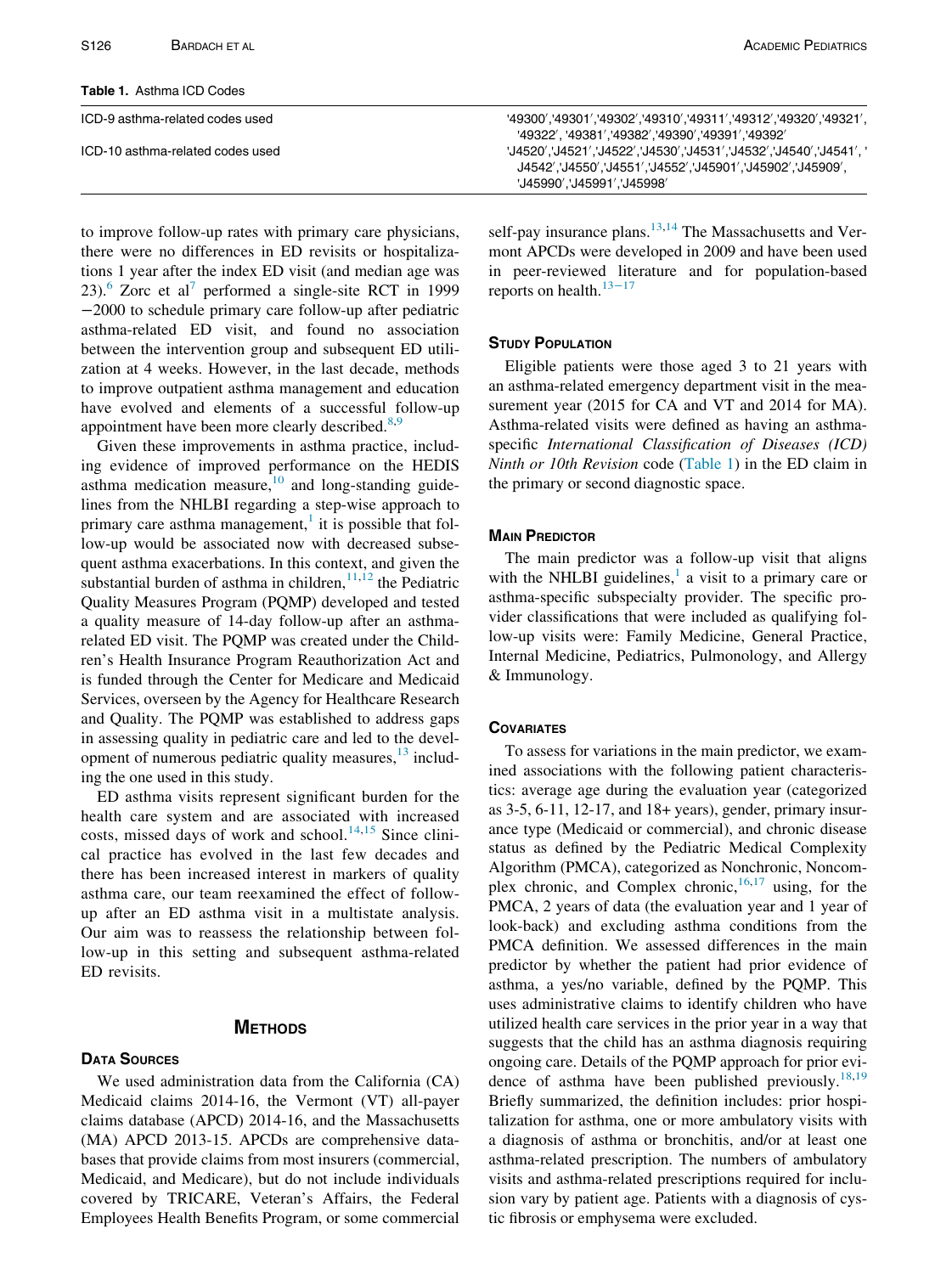Our outcome of interest was subsequent asthma-related ED revisits following the index ED visit. We examined the outcome as three binary indicators (any ED revisit within 60 days, 365 days, or through the end of available follow-up) and as a continuous indicator (number of ED revisits during follow-up/100 child-days). Revisits within the 14-day period following the index ED visit were not included in any of the outcome definitions.

We used logistic regression models with the binary indicators of subsequent asthma-related ED revisits within 60 days and within 365 days of the index ED visit. We used Cox survival analysis for the outcome of time to the first subsequent asthma-related ED revisit within the available follow-up time and starting 14 days after the index ED visit. We used negative binomial regression models with an outcome of the number of subsequent asthma-related ED revisits during the follow-up period.

In each analysis, we adjusted the models for average age during the index year (measured continuously) and gender, chronic disease status, insurance type, and evidence of prior asthma, as specified above. We tested for significant interactions between evidence of prior asthma and primary or specialty care follow-up within 14 days of the index ED visit in each model. All models used cluster robust standard errors, to accomodate correlation at the zip code level. We calculated discrimination and calibration of the logistic models using C-statistic and Hosmer Lemeshow goodness of fit testing in the CA data.

We obtained predicted relationships for each adjusted analysis using Stata's post-estimation "margins" command. $^{20}$  $^{20}$  $^{20}$  This calculates a marginal (or average) rate by averaging predicted values for each category of the predictor, assuming it was in each of the categories, but using its covariate values for all the other variables to generate the predicted values. $20$  We chose to use marginal rates because they have a more intuitive interpretation, and are more easily compared with the raw rates, than are  $\beta$ -coefficients derived from the regression model. To calculate the rate per 100 child-years we multiplied the marginal rates by 100.

Due to restrictions in data-sharing to protect patient confidentiality, we were not able to aggregate all state datasets in one location. Hence, we performed analyses for each state dataset separately and then used a fixedeffects meta-analysis to summarize the results of the individual state analyses. Because we were able to run exactly the same analysis code across all the state databases, this approach was as efficient as conducting an analysis on the individual level data while adjusting for state. $^{21}$  $^{21}$  $^{21}$  We used the Stata "metan" command with the "fixed" option for state to perform the meta-analyses.

As a sensitivity analysis, we included measures of social risk into the multivariable analysis of the CA data, as prior work has shown that social risk factors may be associated with subsequent acute care utilization.22−[25](#page-7-9) Using patient 5-digit zip codes, we linked zip code-level social risk factors from the US American Community Survey (5-year file), as suggested in national guidelines. $26$  We included: percentage of

|                                | Number With an  | Follow-Up Within | No follow-Up Within |  |
|--------------------------------|-----------------|------------------|---------------------|--|
| <b>Patient Characteristics</b> | ED Visit, N (%) | 14 Days, N (%)   | 14 Days, N (%)      |  |
| All ED asthma visits           | 90,267 (100)    | 20,384 (22.6)    | 69,883 (77.4)       |  |
| Age group, years               |                 |                  |                     |  |
| $3 - 5$                        | 22,498 (24.9)   | 6291 (30.9)      | 16,207 (23.2)       |  |
| $6 - 11$                       | 32,664 (36.2)   | 8019 (39.3)      | 24,645 (35.3)       |  |
| $12 - 17$                      | 21,642 (24.0)   | 4505 (22.1)      | 17,137 (24.5)       |  |
| $18 - 21$                      | 13,463 (14.9)   | 1569 (7.7)       | 11,894 (17.0)       |  |
| Gender                         |                 |                  |                     |  |
| Male                           | 51,305 (56.8)   | 11,956 (58.7)    | 39349 (56.3)        |  |
| Female                         | 38,962 (43.2)   | 8428 (41.3)      | 30534 (43.7)        |  |
| Insurance type                 |                 |                  |                     |  |
| Commercial                     | 3484 (3.9)      | 1427 (7.0)       | 2057 (2.9)          |  |
| Medicaid                       | 86,783 (96.1)   | 18,957 (93.0)    | 67,826 (97.1)       |  |
| PMCA*                          |                 |                  |                     |  |
| None                           | 59,503 (65.9)   | 12,338 (60.5)    | 47,165 (67.5)       |  |
| Chronic, noncomplex            | 17,362 (19.2)   | 4347 (21.3)      | 13,015 (18.6)       |  |
| Complex chronic                | 13,402(14.8)    | 3699 (181)       | 9703 (13.9)         |  |
| Prior evidence of asthma**     |                 |                  |                     |  |
| No prior asthma                | 17,582 (19.5)   | 2802 (13.7)      | 14,780 (21.1)       |  |
| Prior asthma                   | 72,685 (80.5)   | 17,582 (86.3)    | 55,103 (78.9)       |  |
| State                          |                 |                  |                     |  |
| CA 2016                        | 74,568 (82.6)   | 15,407 (75.6)    | 59,161 (84.7)       |  |
| MA 2015                        | 14, 168 (15.7)  | 4536 (22.3)      | 9632 (13.8)         |  |
| VT 2016                        | 1531 (1.7)      | 441 (2.2)        | 1090(1.6)           |  |

<span id="page-2-2"></span>Table 2. Association Between Follow-Up Within 14 Days of Asthma ED Visit and Patient Characteristics and States, Unadjusted

ED indicates emergency department. All percentages are column percentages, except for the top row, which is a row percentage. All states are included in patient characteristics analyses.

<span id="page-2-1"></span><span id="page-2-0"></span>\*PMCA: Pediatric Medical Complexity Algorithm (Simon et al)<sup>[16,](#page-7-3)[17](#page-7-4)</sup> was used to determine chronic disease, which uses ICD9 and 10 definitions of chronic disease to create a categorical variable. Asthma was excluded from the PMCA algorithm for the purposes of this study.<br>Asthma was excluded from the PMCA algorithm for the purposes of this study. \*\*"Prior evidence of asthma" defined as prior claims-based utilization for asthma diagnoses in the past year, as published previously.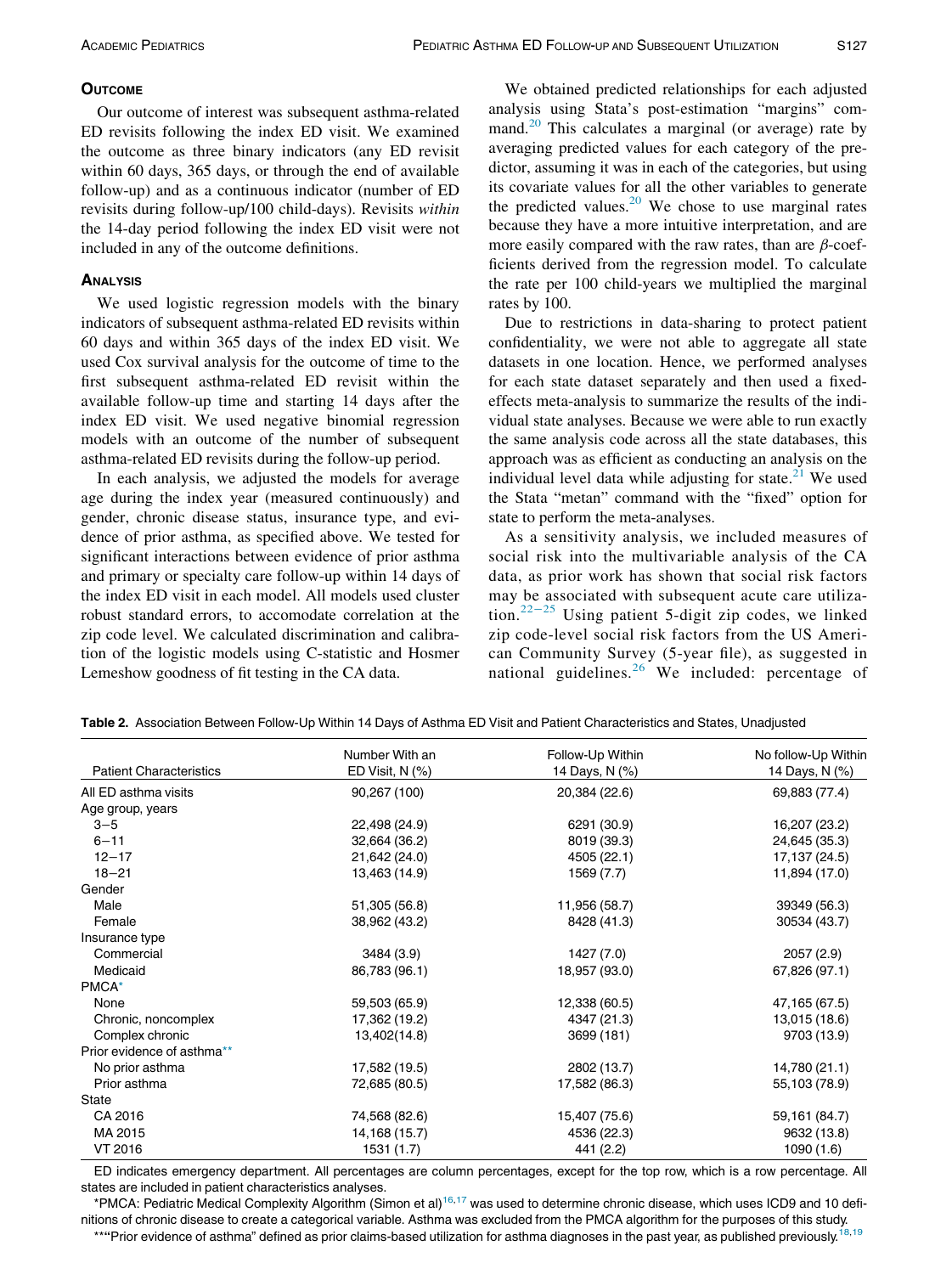<span id="page-3-0"></span>Table 3. Association Between Follow-Up Within 14 Days of Asthma ED Visit and Patient Characteristics, Adjusted

|                                | Follow-Up Within      | P-Value for           |
|--------------------------------|-----------------------|-----------------------|
| <b>Patient Characteristics</b> | 14 Days, Adjusted (%) | <b>Adjusted Model</b> |
| All ED asthma visits           | 22.2% (21.9-22.4)     | <b>NA</b>             |
| Age group, years               |                       |                       |
| $3 - 5$                        | $30.8\%$ (30.0-31.7)  | Ref.                  |
| $6 - 11$                       | 23.7% (23.1-24.4)     | $-.001$               |
| $12 - 17$                      | 19.9% (19.2-20.5)     | $-.001$               |
| $18 - 21$                      | $11.0\%$ (10.4-11.6)  | $-.001$               |
| Gender                         |                       |                       |
| Male                           | 22.4% (21.9-22.9)     | Ref.                  |
| Female                         | 22.5% (22.0-23.1)     | -20                   |
| Insurance type                 |                       |                       |
| Commercial                     | 43.7% (41.9–45.5)     | Ref.                  |
| Medicaid                       | 21.7% (21.2-22.2)     | .001                  |
| PMCA*                          |                       |                       |
| None                           | 20.2% (19.7-20.7)     | Ref.                  |
| Chronic, noncomplex            | 25.7% (25.0-26.4)     | $-.001$               |
| Complex chronic                | 28.9% (28.0-29.7)     | $-.001$               |
| Prior evidence of asthma**     |                       |                       |
| No prior asthma                | $14.7\%$ (14.1-15.3)  | Ref.                  |
| Prior asthma                   | 24.3% (23.8-24.9)     | < .001                |

ED indicates emergency department. Assessed using negative binomial regression, clustered at the zip code level, followed by marginal estimation to provide adjusted percent. Adjusted for age category, gender, chronic condition indicator, insurance type, prior evidence of asthma.

<span id="page-3-1"></span>\*PMCA: Pediatric Medical Complexity Algorithm (Simon et al) $16,17$  $16,17$  was used to determine chronic disease, which uses ICD9 and 10 definitions of chronic disease to create a categorical variable. Asthma was excluded from the PMCA algorithm for the purposes of this study.

<span id="page-3-2"></span>\*\*"Prior evidence of asthma" defined as prior claims-based utilization for asthma diagnoses in the past year, as published previously.<sup>[18](#page-7-5),[19](#page-7-6)</sup>

adults with less than high school education; percentage of unemployed adults aged  $\geq 16$  years, percentage of households below the federal poverty line, and median household income. These variables have been validated as measures of social risk associated with poor health outcomes in adults and have been associated with increased health care utilization and readmissions in pediatrics.<sup>22−[25](#page-7-9)</sup>

We used SAS version 9.4 (SAS Institute, Inc., Cary, NC) for data management. All other calculations used Stata 16 (Stata Corp, College Station, Tex). The University of California, San Francisco's institutional review board approved this study.

### **RESULTS**

Across the three states, there were 90,267 patients with an asthma-related emergency department index visit during the measurement year for the state. Of these, 93.2%  $(n = 84,170)$  had at least 365 days of follow-up data. Follow-up within 14 days with either a PCP or specialist occurred in only 22.6% ( $n = 20,384$ ) of the index ED visits [\(Table 2\)](#page-2-2). Of the follow-up visits, 70.9% were with a pediatrician, 17.0% with a family medicine physician, 9.2% with a general internal medicine doctor, and 3.0% with a pulmonologist or allergy/immunologist. In adjusted analyses, predictors associated with follow-up included younger age group, having commercial insurance, having a complex chronic condition, and having prior evidence of asthma [\(Table 3](#page-3-0)).

Patients with follow-up visits within 14 days had a lower frequency of having any subsequent asthma-related

<span id="page-3-5"></span>Table 4. Relationship Between Follow-up Visit Within 14 Days After Asthma-Related ED Visit and Subsequent Asthma-Related ED Revisit, **Adjusted** 

|                            | ED Revisit Within 60 Days, |         | ED Revisit Within 365 Days, |         |
|----------------------------|----------------------------|---------|-----------------------------|---------|
|                            | % (95% CI)                 | P Value | % (95% CI)                  | P Value |
| Follow-up visit status     |                            |         |                             |         |
| No follow-up in 14 days    | $6.4\%$ (6.2-6.6)          | ref     | 28.3% (27.8-28.7)           | ref     |
| Follow-up in 14 days       | $5.7\%$ (5.3-6.0)          | < .001  | 25.0% (24.4-25.7)           | < .001  |
| Age group, years           |                            |         |                             |         |
| $3 - 5$                    | $7.9\%$ (7.5-8.3)          | ref     | $35.5\%$ (34.8-36.2)        | ref     |
| $6 - 11$                   | $4.4\%$ (4.2-4.7)          | < .001  | $25.2\%$ (24.7-25.8)        | < 0.001 |
| $12 - 17$                  | $4.6\%$ $(4.4-4.9)$        | < .001  | 22.4% (21.7-23.0)           | < .001  |
| $18 - 21$                  | $7.7\%$ (7.3-8.2)          | .10     | 28.7% (27.9-29.6)           | < .001  |
| Gender                     |                            |         |                             |         |
| Male                       | $6.4\%$ (6.2-6.6)          | ref     | $27.9\%$ (27.5 - 28.4)      | ref     |
| Female                     | $6.0\%$ (5.7-6.2)          | .93     | $27.9\%$ (27.3-28.5)        | .02     |
| Insurance status           |                            |         |                             |         |
| Commercial                 | $3.0\%$ (2.4 - 3.5)        | ref     | $15.7\%$ (14.3-17.1)        | ref     |
| Medicaid                   | $6.4\%$ (6.2-6.6)          | < .001  | 28.3% (27.9-28.7)           | < .001  |
| PMCA <sup>*</sup>          |                            |         |                             |         |
| None                       | $6.0\%$ (5.8-6.2)          | ref     | $27.1\%$ (26.6-27.5)        | ref     |
| Chronic, noncomplex        | $6.6\%$ (6.2-7.0)          | < .001  | 29.4% (28.7-30.1)           | < .001  |
| Complex chronic            | $6.9\%$ (6.4 - 7.3)        | < .001  | 27.8% (27.0-28.6)           | < .001  |
| Prior evidence of asthma** |                            |         |                             |         |
| No prior asthma            | $4.1\%$ (3.8 – 4.3)        | ref     | $19.6\%$ (19.1-20.2)        | ref     |
| Prior asthma               | $7.1\%$ (6.9-7.3)          | < .001  | $30.5\%$ (30.0-30.9)        | < .001  |

<span id="page-3-4"></span><span id="page-3-3"></span>ED indicates emergency department. Assessed using negative binomial regression, clustered at the zip code level, followed by marginal estimation to provide adjusted percent. Adjusted for age category, gender, chronic condition indicator, insurance type, prior evidence of asthma. \*PMCA: Pediatric Medical Complexity Algorithm (Simon et al)[16,](#page-7-3)[17](#page-7-4) was used to determine chronic disease, which uses ICD9 and 10 definitions of chronic disease to create a categorical variable. Asthma was excluded from the PMCA algorithm for the purposes of this study. \*\*"Prior evidence of asthma" defined as prior claims-based utilization for asthma diagnoses in the past year, as published previously.<sup>[18,](#page-7-5)[19](#page-7-6)</sup>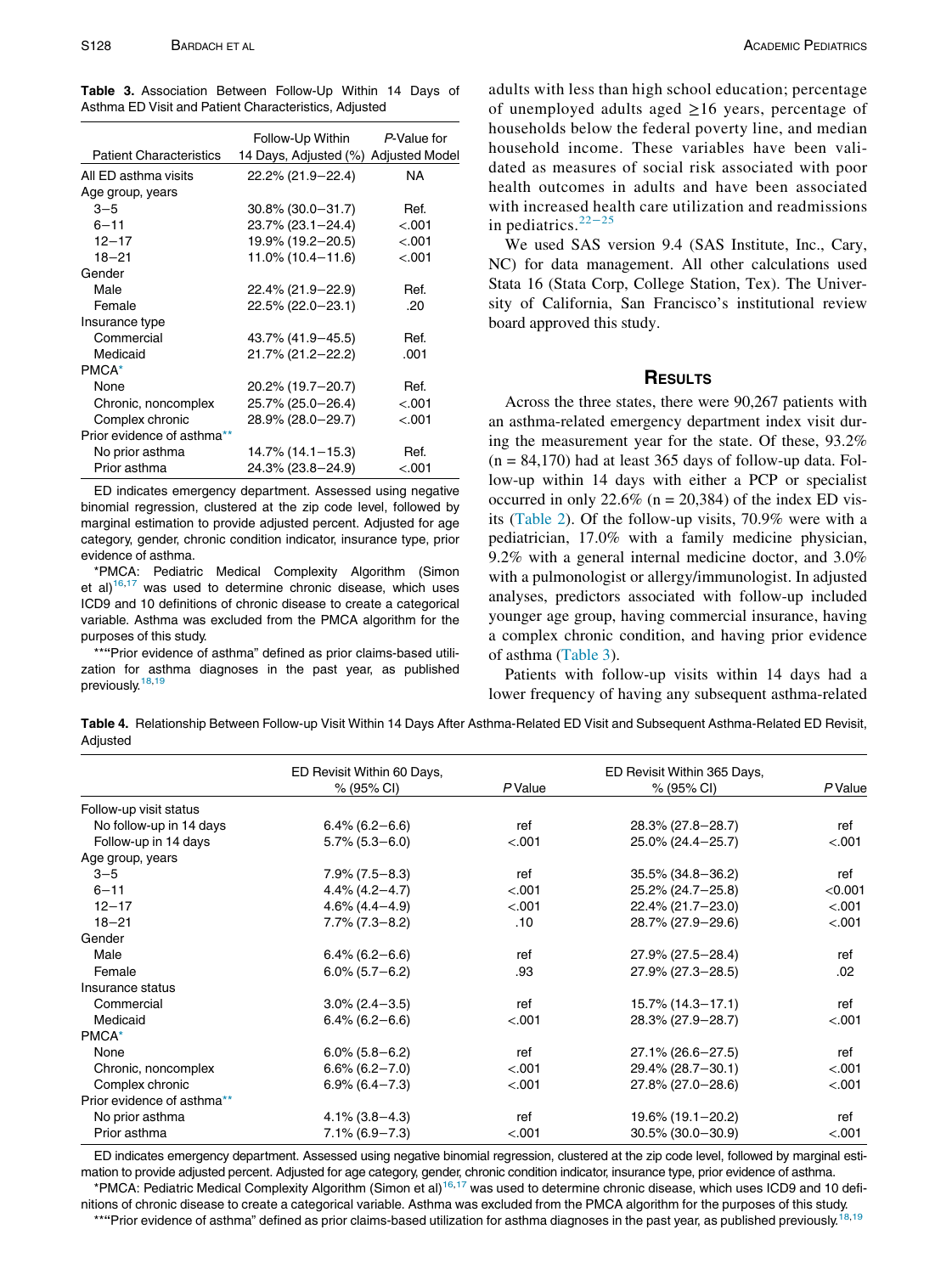

<span id="page-4-0"></span>

Figure. Kaplan-Meier survival curves by state showing relationship between having a follow-up visit within 14 days after asthmarelated ED visit and subsequent asthma-related ED revisit within 2 years after index visit.

ED revisit compared to those without within 60 days  $(5.7\% \text{ versus } 6.4\%, P < .001)$  and 365 days  $(25.0\% \text{ versus } 6.4\% \text{ and } P < .001)$ 28.3%,  $P < .001$ ; [Table 4](#page-3-5)), and in the Cox survival analysis (HR =  $-0.085$  (95% CI:  $-0.11$  to  $-0.06$ ),  $P < .001$ ; [Figure\)](#page-4-0). In both adjusted and unadjusted analyses, patients with a follow-up visit within 14 days also had lower rates of subsequent asthma-related ED revisit over time (adjusted analysis: 66.7 revisits/100 child-years versus 77.3 revisits/100 child-years for those without a follow-up visit,  $P < .001$ ; [Table 5](#page-5-0)). We did not find any statistically significant interactions with having had prior evidence of asthma.

In sensitivity analyses, the inclusion of zip-code-level social risk factors did not change model calibration, minimally changed discrimination ([Table 6\)](#page-5-1) and did not change the direction of the relationship between followup and subsequent ED revisits: 30.1 versus 28.1% for revisits within a year ( $P < .001$ ); 6.8% versus 6.2% for revisits within 60 days ( $P = .02$ ).

In this multistate analysis of children and youth with ED visits for asthma, we found an association between 14-day follow-up visits and decreased subsequent asthmarelated ED revisits. This finding was consistent at both long- and short-term time points, with a larger effect size in the assessment of association with repeated subsequent utilization. In addition, almost all follow-up occurred with primary care physicians, primarily pediatricians. Those who had follow-up were more likely to have evidence of asthma prior to the ED visit.

Previously published work found either a paradoxical relationship, with follow-up after an ED visit associated with increased subsequent acute utilization, or found no protective effect of the follow-up visit. $4-7$  However, primary care asthma management has changed over the last years to be more consistent with the NHLBI asthma stepwise approach to using daily medications to reduce the likelihood of asthma exacerbations and asthma-related ED use or hospitalization.<sup>[27](#page-7-11)</sup> Over the last few decades, key clinical activities for primary care providers have been broadly disseminated and described.<sup>[8,](#page-6-5)[9,](#page-6-6)[28](#page-7-12)</sup> In addition, there has been better provider adherence to the NHLBI recommendations to use daily inhaled corticosteroids for children with persistent asthma to prevent asthma exacerbations, and resulting ED visits. For example, in 2002, the National Committee on Quality Assurance developed a HEDIS measure to assess the frequency of the prescription of a daily inhaled corticosteroid for patients with persistent asthma. However, after 14 years, the measure was retired in 2016 due to the observation that "HEDIS performance rates have been consistently high for commercial and Medicaid plans over the past several years."<sup>[10](#page-6-7)</sup> The results of our study suggest that these improvements in primary care delivery are associated with improved prevention of subsequent ED revisits.

The size of the associated decreases in ED use were modest, with a "number needed to treat" of 30 follow-up visits needed to prevent one subsequent ED revisit within a year and 143 to prevent one within 60 days. However, taken over a large population, the decreased revisits represent substantial savings and improved quality of life for patients with asthma and their families. Follow-up visits were associated with 10.6 fewer ED revisits/100 childyears. In 2016, there were 674,145 ED visits for asthma for children 1 to 17 years nationally. If follow-up was in place for all visits, this translates into a potential  $\sim$ 72,000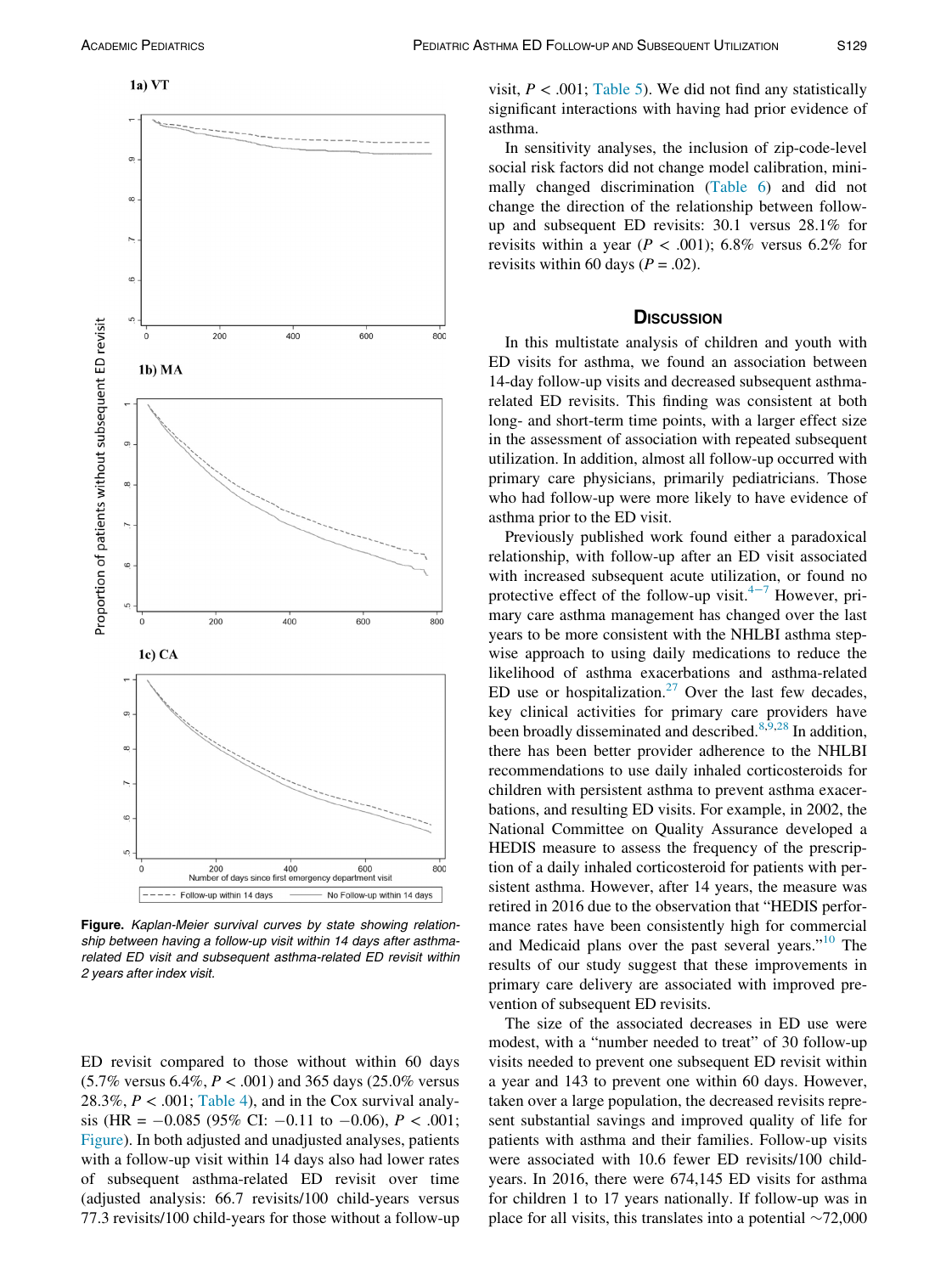<span id="page-5-0"></span>

| Table 5. Relationship Between Follow-Up After Asthma-Related ED Visit and Repeated Subsequent Asthma-Related ED Revisits |  |  |
|--------------------------------------------------------------------------------------------------------------------------|--|--|
|                                                                                                                          |  |  |

|                            | Subsequent ED Revisits/     | Subsequent ED Revisits/   | P-Value for           |
|----------------------------|-----------------------------|---------------------------|-----------------------|
|                            | 100 Child-Years, Unadjusted | 100 Child-Years, Adjusted | <b>Adjusted Model</b> |
| Follow-up visit status     |                             |                           |                       |
| No follow-up in 14 days    | 78.2 (76.4-79.9)            | 77.3 (75.6-79.0)          | Ref.                  |
| Follow-up in 14 days       | $67.1(64.9 - 69.2)$         | $66.7(64.6 - 68.8)$       | < .001                |
| Age group, years           |                             |                           |                       |
| $3 - 5$                    | 87.7 (85.3-90.0)            | 100.8 (98.0 - 103.6)      | Ref.                  |
| $6 - 11$                   | $63.7(62.0 - 65.5)$         | $60.9(59.2 - 62.6)$       | < .001                |
| $12 - 17$                  | 59.7 (57.7-61.7)            | $58.3(56.3 - 60.2)$       | < .001                |
| $18 - 21$                  | $93.2(89.1 - 97.3)$         | $91.4(87.7 - 95.1)$       | < .001                |
| Gender                     |                             |                           |                       |
| Male                       | 77.5 (75.8-79.2)            | 76.2 (74.5-77.8)          | Ref.                  |
| Female                     | 76.7 (74.6-78.9)            | 75.0 (73.0-77.0)          | .10                   |
| Insurance status           |                             |                           |                       |
| Commercial                 | $43.5(39.1 - 47.9)$         | 44.7 (40.3-49.1)          | Ref.                  |
| Medicaid                   | 77.9 (76.3-79.4)            | 76.8 (75.2-78.3)          | < .001                |
| PMCA <sup>*</sup>          |                             |                           |                       |
| None                       | 72.2 (70.6-73.8)            | 73.8 (72.2-75.4)          | Ref.                  |
| Chronic, noncomplex        | 78.8 (76.3-81.3)            | $80.8(78.3 - 83.3)$       | < .001                |
| Complex chronic            | 83.3 (79.6-86.9)            | 75.1 (71.9-78.3)          | < .001                |
| Prior evidence of asthma** |                             |                           |                       |
| No prior asthma            | $54.0(52.3 - 55.7)$         | 49.0 (47.5 - 50.6)        | Ref.                  |
| Prior asthma               | 84.4 (82.6-86.2)            | 85.7 (83.9-87.5)          | < .001                |

ED indicates emergency department. Assessed using negative binomial regression, clustered at the zip code level, followed by marginal estimation to provide adjusted mean. Adjusted for age category, gender, chronic condition indicator, insurance type, prior evidence of asthma.

<span id="page-5-3"></span><span id="page-5-2"></span>\*PMCA: Pediatric Medical Complexity Algorithm (Simon et al)<sup>[16,](#page-7-3)[17](#page-7-4)</sup> was used to determine chronic disease, which uses ICD9 and 10 definitions of chronic disease to create a categorical variable. Asthma was excluded from the PMCA algorithm for the purposes of this study.

\*\*"Prior evidence of asthma" defined as prior claims-based utilization for asthma diagnoses in the past year, as published previously.<sup>[18,](#page-7-5)[19](#page-7-6)</sup>

subsequent revisits prevented. Charges for ED revisit (not those leading to hospitalizations) for 0 to 19 year olds were estimated to be \$1,108 to \$1,263 in 2006−2008,<sup>[29](#page-7-13)</sup> translating into a savings of at least \$8.6 million if calculated across subsequent visits prevented. Our findings suggest that those with repeated asthma exacerbations will likely see particular benefit to having follow-up after an ED visit. However, these benefits need to be weighed against the "costs" of a follow-up visit, including potential lost time from school or work. Future research could explore how telehealth visits, in light of meaningful uptake during the COVID-19 pandemic, might be used for follow-up and whether telehealth would be associated with similar benefits, while decreasing caregiver and patient burden.

The "mechanism of action" through which follow-up visits might decrease subsequent use deserves some discussion. Though social risk has been shown to be associated with increased utilization in pediatrics, we did not find that inclusion of zip-code-level social risk factors changed our findings substantially. Our hypothesis was that social risk would serve as a confounder to the relationship between follow-up visits and subsequent ED visits, with those with higher SES having both better access to care (resulting in the 14-day visit) as well as decreased risk of a repeat ED visit through better access to housing and transportation, higher health literacy, and other social determinants of health. The limited changes to the results suggests that primary care visits protect against subsequent revisits

<span id="page-5-1"></span>

| Table 6. Calibration and Discrimination for Logistic Models for Events Within Time Period After Initial ED Visit |  |  |
|------------------------------------------------------------------------------------------------------------------|--|--|
|                                                                                                                  |  |  |

| Multivariable Logistic Regression for:                                | Discrimination<br>• C-Statistic | Calibration<br>Hosmer Lemeshow Goodness of Fit                                                                                                 |
|-----------------------------------------------------------------------|---------------------------------|------------------------------------------------------------------------------------------------------------------------------------------------|
| Follow-up visit within 14 days (Table 4)                              | C-statistic: 0.62               | $P = 0.003$ . Observed versus expected probabilities across deciles very<br>similar, with <0.006 absolute difference between any given decile. |
| Follow-up visit within 14 days, including<br>measures of social risk  | C-statistic: 0.62               | $P = 0.02$ . Observed versus expected probabilities across deciles very<br>similar, with <0.015 absolute difference between any given decile.  |
| Repeat ED visit within 60 days (Table 5)                              | C-statistic: 0.58               | $P = 0.15$ . Observed versus expected probabilities across deciles very<br>similar, with <0.002 absolute difference between any given decile.  |
| Repeat ED visit within 60 days, including<br>measures of social risk  | C-statistic: 0.58               | $P = 0.03$ . Observed versus expected probabilities across deciles very<br>similar, with <0.007 absolute difference between any given decile.  |
| Repeat ED visit within 365 days (Table 5)                             | C-statistic: 0.58               | $P < .001$ . Observed versus expected probabilities across deciles very<br>similar, with <0.018 absolute difference between any given decile.  |
| Repeat ED visit within 365 days, including<br>measures of social risk | C-statistic: 0.58               | $P = 0.003$ . Observed versus expected probabilities across deciles very<br>similar, with <0.015 absolute difference between any given decile. |

ED indicates emergency department.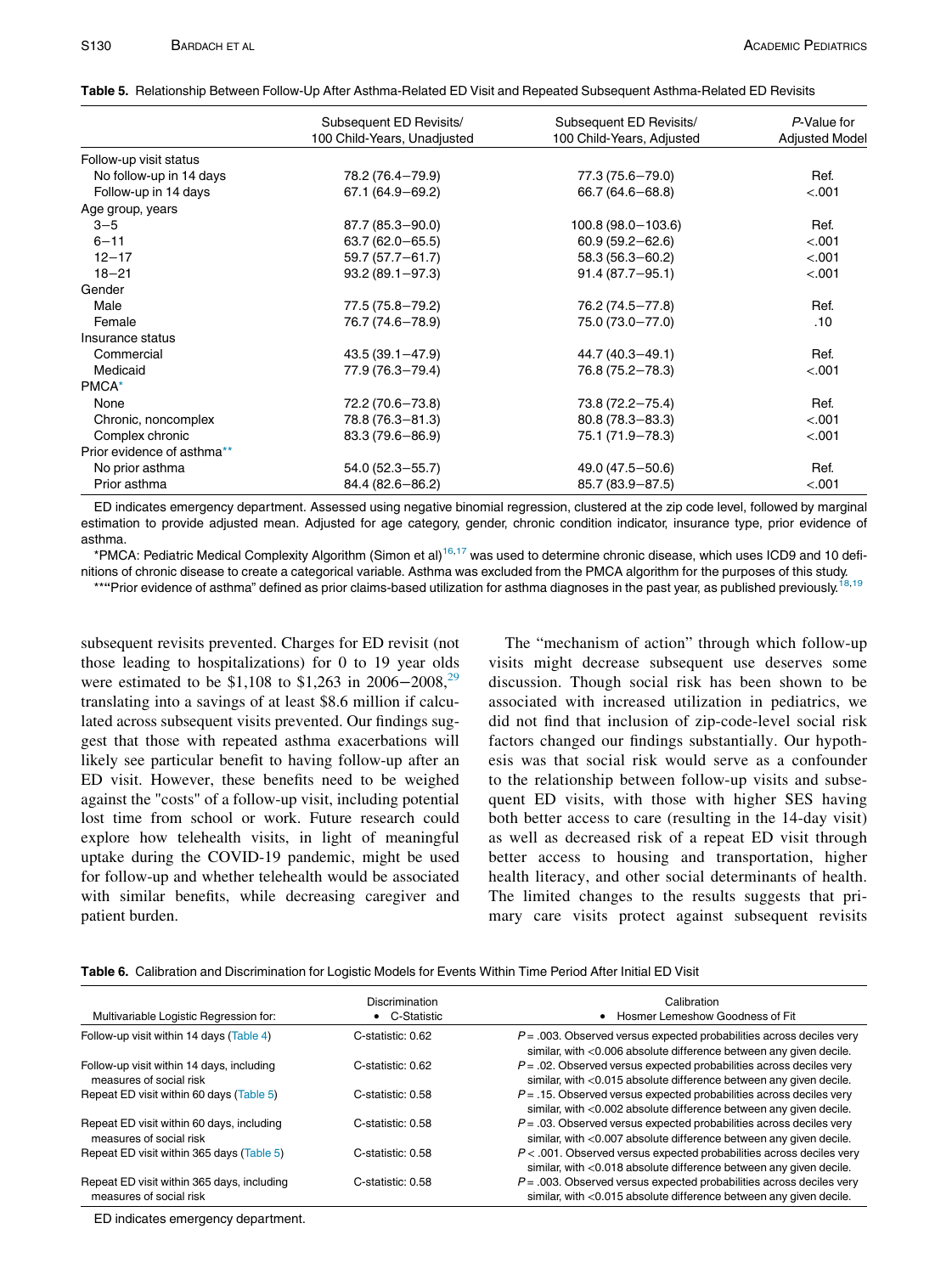through direct delivery of health care services and access to care rather than mainly serving as a marker for higher socioeconomic status.

<span id="page-6-10"></span>Other potential mechanisms through which the follow-up visit may have an effect include: the care delivered during the visit itself, and the broader effect of adequate access to care. We acknowledge that a primary care follow-up visit may not necessarily be important or sufficient; rather what is likely important is the content and conduct of the visit. In an analysis of characteristics of successful post-ED asthma visit interventions, Schatz et al note that, "An effective visit includes addressing multiple aspects of asthma care, including educational, environmental, pharmacologic, and psychosocial factors."[9](#page-6-6) Future study with more clinical detail could describe these components of a primary care follow-up visit and potentially to identify which component may be most crucial. Follow-up at 14 days may indicate adequate access to care, as the access would facilitate the follow-up within a short time period. This suggests that the relationship with primary care may be a driver in decreased utilization, potentially through the mechanism of improved monitoring and control of asthma s[ympto](#page-7-14)ms, which is associated with better outcomes,  $30-32$  along with the isolated occurrence of the 14-day follow-up appointment.

<span id="page-6-0"></span>Our findings indicate an opportunity for improvement. Follow-up visits only occurred after 22.6% of visits and were almost half as frequent in the Medicaid population compared to those with commercial insurance. Improving this number may require complex solutions, since it likely requires action not only during the discharge process in the ED, but further upstream, in establishing primary care relationships and access.

<span id="page-6-9"></span><span id="page-6-8"></span><span id="page-6-7"></span><span id="page-6-6"></span><span id="page-6-5"></span><span id="page-6-4"></span><span id="page-6-3"></span><span id="page-6-2"></span><span id="page-6-1"></span>The study has a number of limitations. Because we used an observational design, we are not able to attribute causality to the association. Our findings warrant further research to test interventions to support followup and primary care accessibility. Our analyses utilized administrative claims, which may under-identify patients with asthma, and are not able to capture differences in severity of asthma. However, potential selection bias (that patients with more severe asthma would be more likely to have follow-up) would have biased the results towards finding no protective effect of follow-up or a paradoxical effect. Thus, this limitation may have biased our findings towards the null. The administrative claims are not able to assess the quality of the follow-up visit. It is possible that some follow-up visits were more effective than others, and we were not able to describe those differences. We did not have full data on race and ethnicity, so were not able to conduct analyses by race or ethnicity. While a physiological difference by race or ethnicity is unlikely, structural racism and other social determinants of health may play a role in differential outcomes by race or ethnicity in the relationships assessed, and may be a focus of additional research.

Follow-up visits after an asthma-related ED visits, in line with NHLBI guidelines, were associated with decreased subsequent asthma-related ED revisits, but occurred for fewer than a quarter of children and adolescents with an index ED visit. More robust systems of care to facilitate these types of follow-up visits can potentially improve asthma outcomes.

This project was supported by grants [U18HS025297](#page-6-10) and [U18HS020518](#page-6-10) from the Agency for Healthcare Research and Quality (AHRQ). The analyses, conclusions, and recommendations from the Vermont Health Care Uniform Reporting and Evaluation System (VHCURES) data are solely those of the study authors and are not necessarily those of the Green Mountain Care Board (GMCB).

The views expressed in this article are those of the authors, and no official endorsement by the Agency for Healthcare Research and Quality (AHRQ), the Centers for Medicare and Medicaid Services (CMS), or the Department of Health and Human Services (DHHS) is intended or should be inferred.

This article is published as part of a supplement sponsored by the US Department of Health and Human Services, the Centers for Medicare and Medicaid Services, and the Agency for Healthcare Research and Quality.

- 1. [Expert Panel Report 3 \(EPR-3\): guidelines for the diagnosis and](http://refhub.elsevier.com/S1876-2859(21)00537-4/sbref0001) [management of asthma-summary report 2007.](http://refhub.elsevier.com/S1876-2859(21)00537-4/sbref0001) J Allergy Clin Immunol[. 2007;120\(5 Suppl\):S94–138.](http://refhub.elsevier.com/S1876-2859(21)00537-4/sbref0001)
- 2. Global Initiative for Asthma (GINA). The global strategy for asthma management and prevention. Available at: [https://ginasthma.org/](https://ginasthma.org/gina-reports/) [gina-reports/](https://ginasthma.org/gina-reports/). Published 2020. Accessed November 30, 2020.
- 3. [Lougheed MD, Leniere C, Ducharme FM, et al. Canadian Thoracic](http://refhub.elsevier.com/S1876-2859(21)00537-4/sbref0003) [Society 2012 guideline update: diagnosis and management of](http://refhub.elsevier.com/S1876-2859(21)00537-4/sbref0003) [asthma in preschoolers, children and adults: executive summary.](http://refhub.elsevier.com/S1876-2859(21)00537-4/sbref0003) Can Respir J[. 2012;19:e81–e88.](http://refhub.elsevier.com/S1876-2859(21)00537-4/sbref0003)
- 4. [Cabana MD, Bruckman D, Bratton SL, et al. Association between](http://refhub.elsevier.com/S1876-2859(21)00537-4/sbref0004) [outpatient follow-up and pediatric emergency department asthma](http://refhub.elsevier.com/S1876-2859(21)00537-4/sbref0004) visits. J Asthma[. 2003;40:741–749.](http://refhub.elsevier.com/S1876-2859(21)00537-4/sbref0004)
- 5. [Liberman DB, Shelef DQ, He J, et al. Low rates of follow-up with pri](http://refhub.elsevier.com/S1876-2859(21)00537-4/sbref0005)[mary care providers after pediatric emergency department visits for](http://refhub.elsevier.com/S1876-2859(21)00537-4/sbref0005) [respiratory tract illnesses.](http://refhub.elsevier.com/S1876-2859(21)00537-4/sbref0005) Pediatr Emerg Care. 2012;28:956–961.
- 6. [Baren JM, Boudreaux ED, Brenner BE, et al. Randomized con](http://refhub.elsevier.com/S1876-2859(21)00537-4/sbref0006)[trolled trial of emergency department interventions to improve pri](http://refhub.elsevier.com/S1876-2859(21)00537-4/sbref0006)[mary care follow-up for patients with acute asthma.](http://refhub.elsevier.com/S1876-2859(21)00537-4/sbref0006) Chest. [2006;129:257–265.](http://refhub.elsevier.com/S1876-2859(21)00537-4/sbref0006)
- 7. [Zorc JJ, Scarfone RJ, Li Y, et al. Scheduled follow-up after a pediat](http://refhub.elsevier.com/S1876-2859(21)00537-4/sbref0007)[ric emergency department visit for asthma: a randomized trial.](http://refhub.elsevier.com/S1876-2859(21)00537-4/sbref0007) Pediatrics[. 2003;111:495–502.](http://refhub.elsevier.com/S1876-2859(21)00537-4/sbref0007)
- 8. [Cabana MD, Slish KK, Evans D, et al. Impact of physician asthma](http://refhub.elsevier.com/S1876-2859(21)00537-4/sbref0008) [care education on patient outcomes.](http://refhub.elsevier.com/S1876-2859(21)00537-4/sbref0008) Pediatrics. 2006;117:2149– [2157.](http://refhub.elsevier.com/S1876-2859(21)00537-4/sbref0008)
- 9. [Schatz M, Rachelefsky G, Krishnan JA. Follow-up after acute](http://refhub.elsevier.com/S1876-2859(21)00537-4/sbref0009) [asthma episodes: what improves future outcomes?](http://refhub.elsevier.com/S1876-2859(21)00537-4/sbref0009) J Emerg Med. [2009;37\(2 Suppl\):S42–S50.](http://refhub.elsevier.com/S1876-2859(21)00537-4/sbref0009)
- 10. Assurance NCfQ. HEDIS 2016 public comment now open; Posted February 19, 2015. Available at: [https://blog.ncqa.org/](https://blog.ncqa.org/hedis-2016-public-comment-now-open/) [hedis-2016-public-comment-now-open/](https://blog.ncqa.org/hedis-2016-public-comment-now-open/). Published 2015. Accessed January 24, 2021.
- 11. [Perry R, Braileanu G, Palmer T, et al. The economic burden of pedi](http://refhub.elsevier.com/S1876-2859(21)00537-4/sbref0011)[atric asthma in the United States: literature review of current evi](http://refhub.elsevier.com/S1876-2859(21)00537-4/sbref0011)dence. [PharmacoEconomics](http://refhub.elsevier.com/S1876-2859(21)00537-4/sbref0011). 2019;37:155–167.
- 12. Akinbami LJ, Simon AE, Rossen LM. Changing trends in asthma prevalence among children. Pediatrics. 2016;137:1–7. [https://doi.](https://doi.org/10.1542/peds.2015-2354) [org/10.1542/peds.2015-2354](https://doi.org/10.1542/peds.2015-2354).